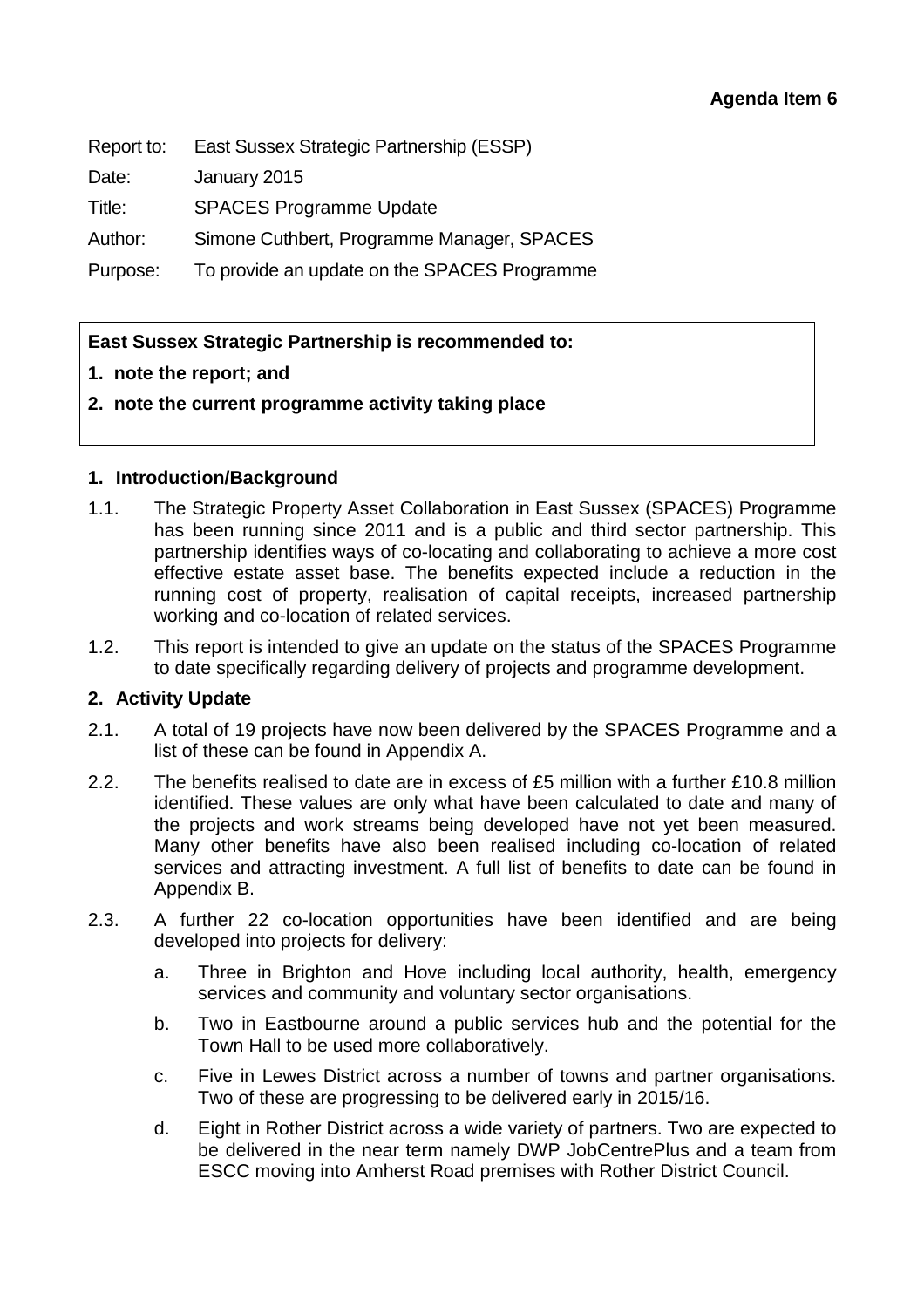- e. Four in Wealden, one expected to be delivered in early 2015/16. The rest of which have less clear outcomes at this stage.
- 2.4. As well as co-location projects, other SPACES activity is underway as follows:
	- a. The SPACES Procurement Group has experienced delays in the activity to benchmark energy and identify the most cost effective route to market. It is hoped that this work can be concluded with a recommendation by the end of the financial year. The group is ensuring that a process will be in place to demonstrate best value in instances where services are purchased from other partner organisations without duplication of effort or expense.
	- b. The solution for Physical Document Management has been designed by ESCC using Ropemaker Park. This will provide a professional service while sharing costs between partners enabling a cost effective solution and reducing costs to the public purse. All partners are to be formally invited to join this initiative and a pipeline of on-boarding will be developed. Two partners are already in discussions to move their requirements to this facility. The group will then start considering electronic storage and a central postal hub to collaborate on solutions and further increase efficiency.
	- c. The Collaborative Workspace Project will be initiated shortly. A project board has been identified, terms of reference and a project brief written as well as a draft plan and resource identified. The outcome of this project will be to prove the concept of shared hot desk and touch down work spaces for all public sector partners' staff. It will also produce a business case for a wider roll out of this type of working environment across East Sussex and Brighton and Hove. This pilot will be funded by the Transformation Challenge Award.
	- d. The ePIMS user group has drafted a road map for data capture which will enable partners to grow the level of data held on their property assets together on a central platform alongside central government information. This will enable some aspects of the Transparency Agenda to be satisfied as well as visibility between partners of their holdings. This will assist in decision making in areas such as acquisition and disposal. Over time it is intended that meeting rooms and available space in buildings could be identified to increase space utilisation as well as identification of commercial premises to assist in decision making. The road map is expected to be presented to the SPACES Programme Board in March 2015.
	- e. The Customer Services group have prioritised their potential activities with digital engagement being the first area for focus in February 2015 followed by Face to Face engagement shortly afterwards. A successful application was put through to the Design Council for a team from this group to be part of a course in how to bring design to the delivery of public sector services. The team attending this include representatives from ESCC, Rother District Council and SPACES. The course begins at the end of January 2015.
	- f. The Newhaven Focus Group is due to meet for the first time in early February. This group will be measuring public sector building utilisation across Newhaven to identify what savings could be made if the most cost effective buildings were fully utilised. Economic Development teams are engaged in this work.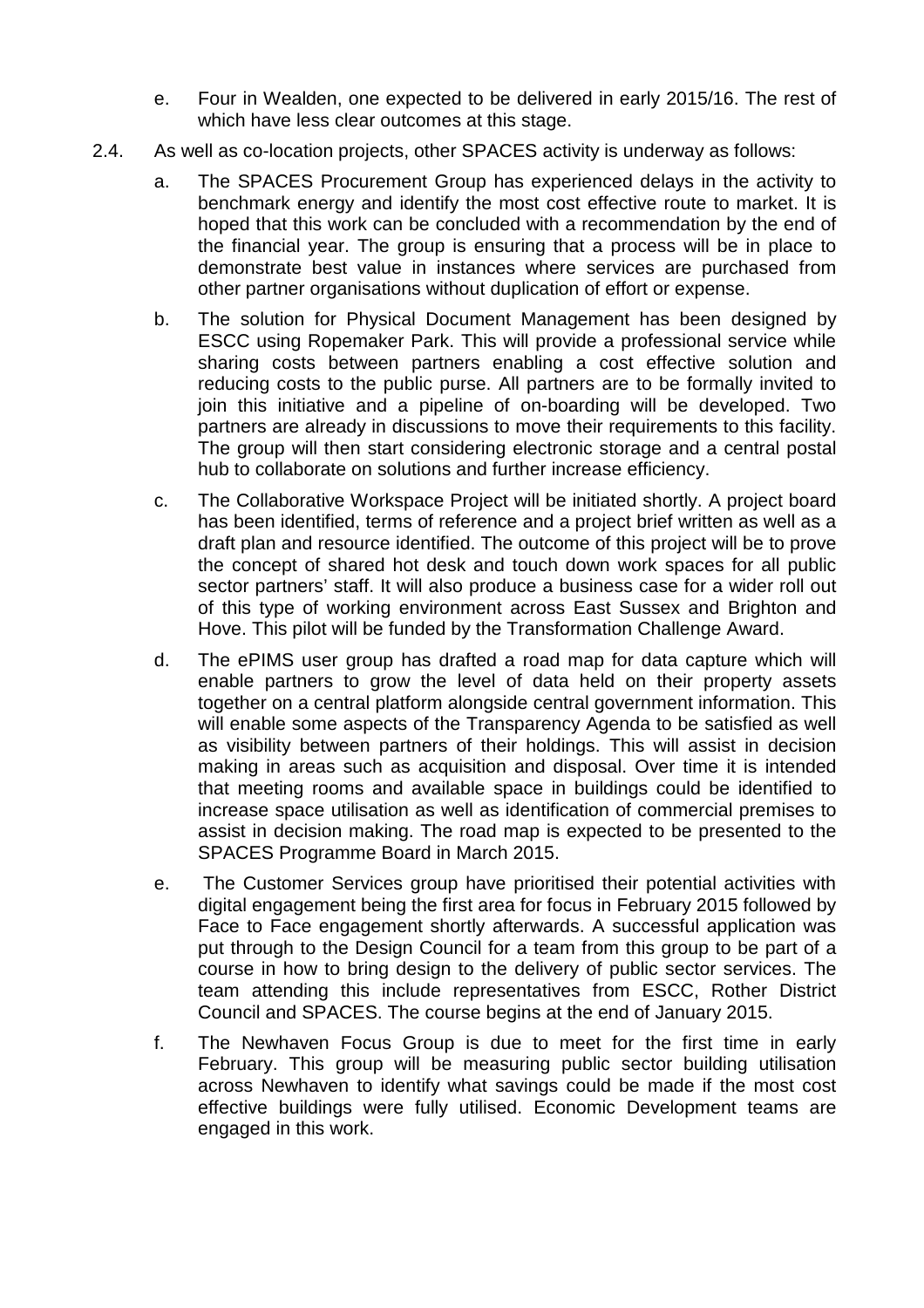## **3. Next steps**

- 3.1. To continue to match space needs and space available between partners and have oversight of the co-location projects being delivered
- 3.2. To finalise the energy benchmarking activity and identify any savings that can be made
- 3.3. To identify a pipeline take up for the document management solution for partners
- 3.4. To identify opportunities for Collaborative working through the customer contact group using the Design Council Workshops to assist with the identification of outcomes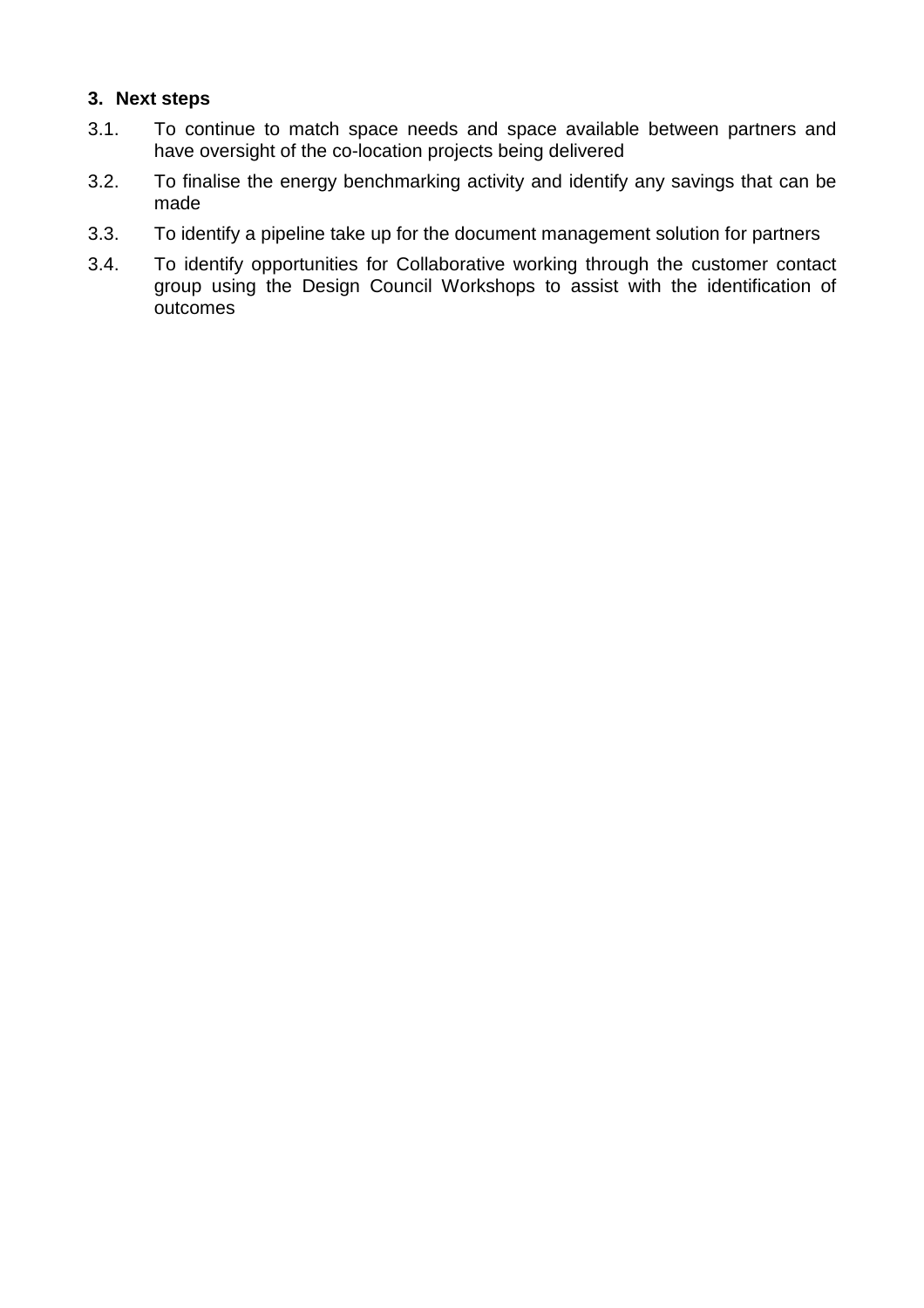### **Appendix A – Activities Delivered to Date**

|                | <b>Description</b>                                                             | <b>Type</b>                         | Location        | Year<br>delivered |
|----------------|--------------------------------------------------------------------------------|-------------------------------------|-----------------|-------------------|
|                |                                                                                |                                     |                 |                   |
|                | DWP provision of space Rye by Rother DC                                        | <b>Co-location</b>                  | Rother          | 2012/13           |
| $\overline{2}$ | DWP provision of space Battle by Rother DC                                     | <b>Co-location</b>                  | Rother          | 2012/13           |
| 3              | SEAP to Aquila House with Hastings BC                                          | <b>Co-location</b>                  | Hastings        | 2013/14           |
| 4              | Carisbrooke Surgery and Pharmacy to White Rock Gardens Hastings                | Space provision                     | Hastings        | 2013/14           |
| 5              | ESFRS and SusPol use St Leonards Academy Hastings for training                 | <b>Co-location</b>                  | Hastings        | 2013/14           |
| 6              | Aquila House Sussex Police share with Hastings BC Anti-social<br>behaviour hub | <b>Co-location</b>                  | Hastings        | 2013/14           |
| $\overline{7}$ | Rother and ESCC land swap for link road                                        | Land Swap                           | Rother          | 2013/14           |
| 8              | Estates Management Support Contract ESCC & Rother                              | Contract procurement                | Rother          | 2013/14           |
| 9              | 1a Grove Road Sussex Police and Eastbourne BC                                  | <b>Co-location</b>                  | Eastbourne      | 2013/14           |
| 10             | Facilities Management Contract ESCC & Wealden DC                               | Contract procurement                | Wealden         | 2013/14           |
| 11             | Hove Town Hall Sussex Police with BHCC                                         | <b>Co-location</b>                  | <b>Brighton</b> | 2013/14           |
| 12             | Portslade Town Hall Sussex Police with BHCC                                    | <b>Co-location</b>                  | <b>Brighton</b> | 2013/14           |
| 13             | SECAmb response post at The Ridge Fire Station                                 | <b>Co-location</b>                  | Hastings        | 2014/15           |
| 14             | SPFT & Alzheimer's Society using Crowborough Fire Station                      | <b>Co-location</b>                  | Wealden         | 2014/15           |
| 15             | Rye Tilling Green Disposal / Community Provision                               | Disposal and community<br>provision | Rother          | 2014/15           |
| 16             | Southover Grange and The Maltings Land Swap Lewes                              | Land swap                           | Lewes           | 2014/15           |
| 17             | SCDA Employability Hub to Town Hall with Eastbourne BC                         | <b>Co-location</b>                  | Eastbourne      | 2014/15           |
| 18             | Hampden Park ESCC Children's Services using Community Centre                   | <b>Co-location</b>                  | Eastbourne      | 2014/15           |
| 19             | Credit Union into St Mary's with ESCC                                          | <b>Co-location</b>                  | Eastbourne      | 2014/15           |

| <b>Other outcomes</b>                                                                                          |
|----------------------------------------------------------------------------------------------------------------|
| Credit Union and Building Heroes working together to obtain furniture from closing down company with no charge |
| Successful joint bid with The Link for £420 from Transformation Challenge Award                                |
| Successful application for design council support for customer contact group                                   |